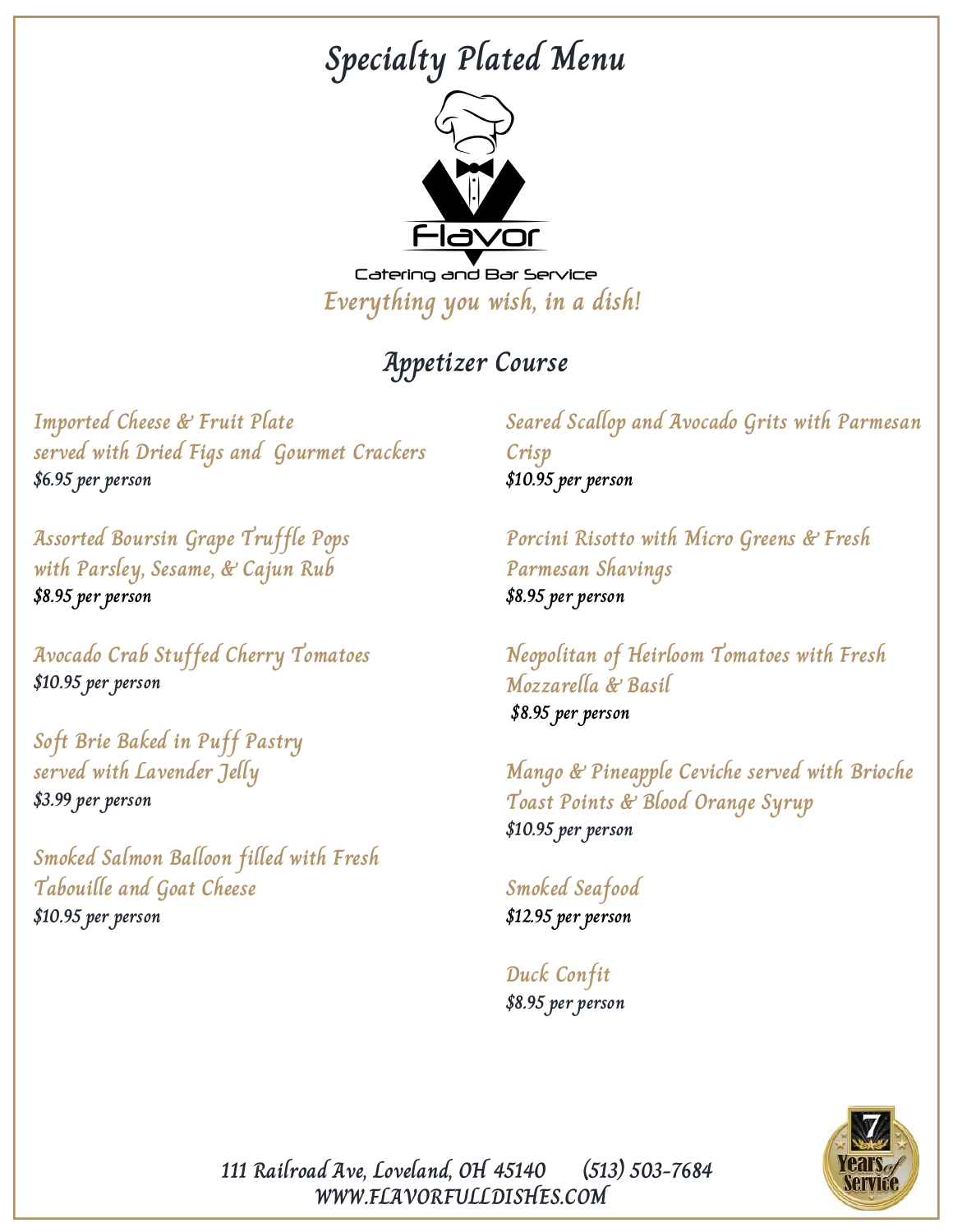

Catering and Bar Service **Everything you wish, in a dish!**

## **Salad Course \*\*Salads included with Entree Course**

#### **Signature House Salad**

**Romaine Hearts, Mixed Greens, Cucumbers, Tri-colored Cherry Tomatoes, Feta Cheese, Toasted Sunflower Seeds, with Peppercorn Ranch & Creamy Balsamic Dressing**

#### **Avocado Caesar Salad**

**Red Romaine Hearts with Sea Salt Croutons, Grape Tomatoes, Asiago Cheese Tossed with Avocado Caesar Dressing**

#### **Mediterranean Salad**

**Chopped Romaine, Olives, Roasted Peppers, Marinated Onions, Cucumbers, Sun Dried Tomatoes, Fresh Oregano, served with Greek Dressing**

**Wedge Salad Iceberg Lettuce Wedge, Diced Tomatoes, Chopped Applewood Smoked Bacon, Aged Blue Cheese, all Tossed with Smoked Ranch Dressing**

**Autumn Salad Beets, Goat Cheese, & Arugula, Tossed in Cilantro Vinaigrette**

### **Grilled Romaine Caesar Salad**

**Wedge with Prosciutto Bacon, Heirloom Tomato, Parmesan Crisps, Finished with Smoked Caesar Dressing**



**111 Railroad Ave, Loveland, OH 45140 (513) 503-7684 WWW.FLAVORFULLDISHES.COM**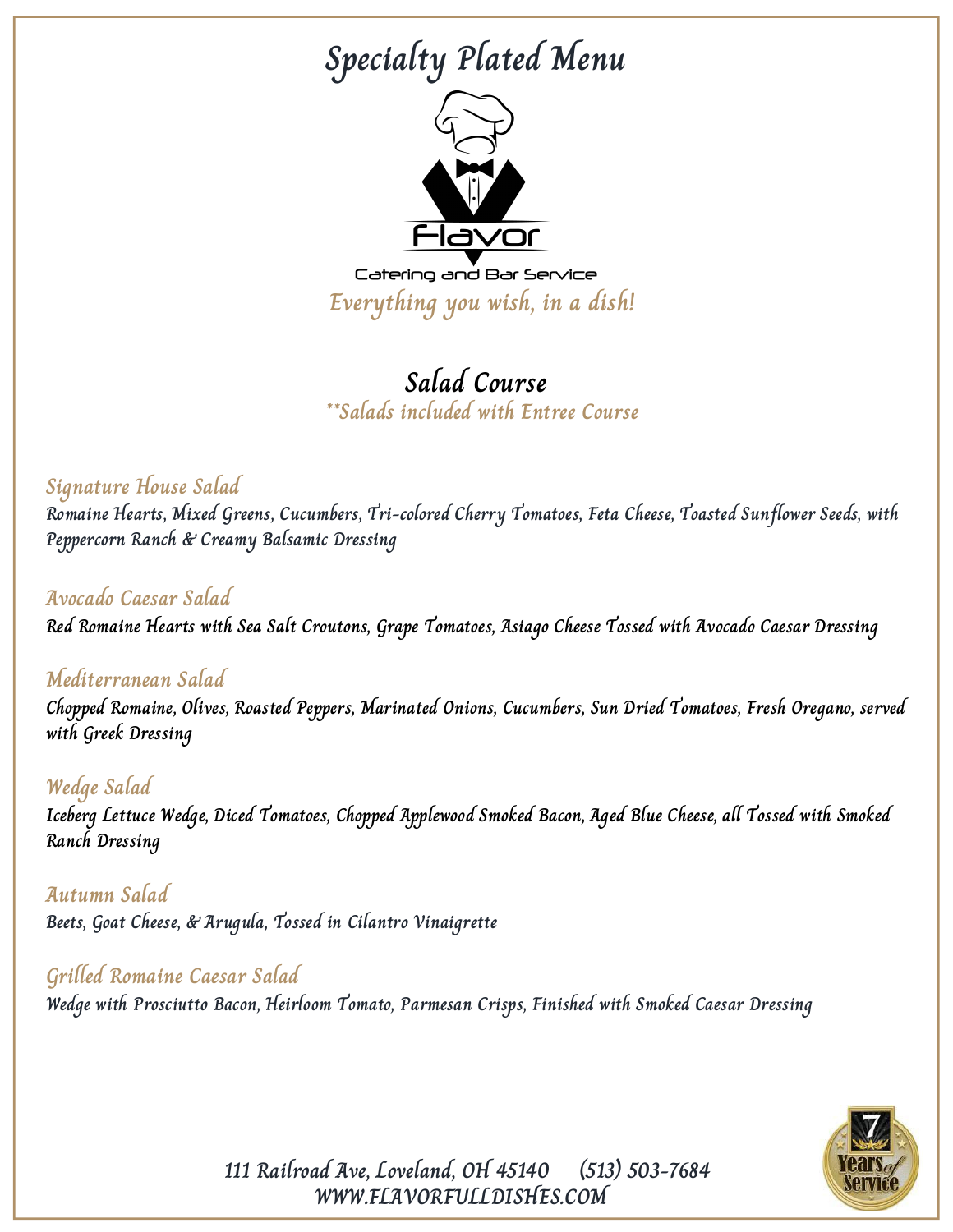

Catering and Bar Service **Everything you wish, in a dish!**

### **Entree Course**

### **Poultry**

**Chicken Breast "Piccata"- \$34.95**

**French Chicken Breast Forestierre - \$34.95**

**Chicken Wellingtons with Creamy Madeira Mushroom Sauce, \$48.95**

**Pan Seared Duck Breast with Bourbon Orange Demi-glace over Duck Confit Hash-\$54.95**

**Hot Smoked Cornish Hen with "Mad Tree" Gravy-\$34.95**

#### **Fish**

**Kiwi- Barbecue Salmon-\$34.95**

**Spinach Artichoke Topped Salmon Roasted in Puff Pastry-\$38.95**

**Macadamia Nut Crusted Mahi with Pineapple Butter Sauce-\$38.95**

**Blackened Swordfish with Peach Salsa-\$45.95**

**Cherry Wood Smoked Salmon Filet Oscar Topped with Fresh Lobster Meat & Hollandaise-\$59.95**

**Honey Bourbon Glazed Rainbow Trout-\$45.95**

## **Lamb & Beef**

**6 oz. Grilled Filet Mignon with Béarnaise and Forestierre Sauce on Side-\$59.95**

**Lavender Blueberry Braised Short Ribs. Root Vegetable Puree-\$54.95**

**Grilled Sliced Flank Steak with Creamy Mushroom Demi-\$54.95**

**Prime Rib Au Jus with Whisky Mushrooms, Creamy Horseradish-\$59.95**

**Pan Seared New Zealand Rack of Lamb with Mint Jus-\$64.95**

**Port Wine Braised Lamb Shank- \$35.95**

**Lavender Blueberry Braised Short Ribs-\$59.95**

**Deluxe Combo Surf & Turf Combo 1 Filet Mignon with Lobster Tail, Dill Bearnaise-\$75.95**

**Deluxe Combos Surf & Turf Combo 2 Veal Chops with King Crab Legs. Served with Lavender Béarnaise-\$84.95**



**111 Railroad Ave, Loveland, OH 45140 (513) 503-7684 WWW.FLAVORFULLDISHES.COM**